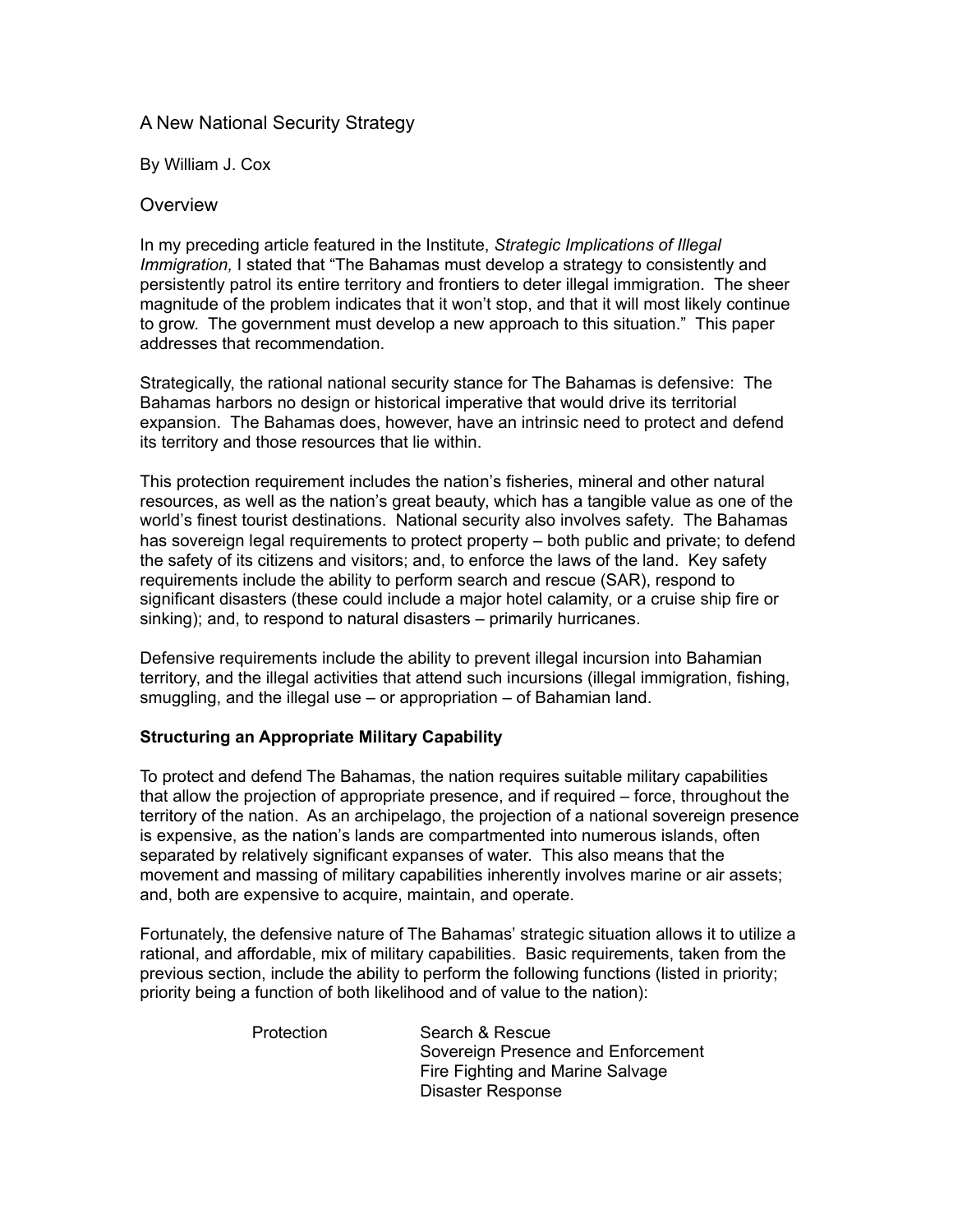Defense Interdiction of Vessels and Aircraft Deterring Illegal Activities in Bahamian Territory Use of Force Prevention of Invasion

SAR is the most significant protection activity because the ability to ensure safety and respond to vessel and aircraft emergencies or disappearances: this is of significant value to the nation's tourist industry. This also further enhances The Bahamas' reputation as a safe and desirable destination for boaters, and for tourism in general. Genuine thought has to be given to preparing for a major emergency at a large hotel, or at sea – especially challenging would be a crisis involving a large passenger cruise ship. Prevention of loss of life, and a quick response, is absolutely critical to preserving the appeal – and thus, value – of these industries as significant contributors to the national economy. A major disaster that results in an ineffective response by government would create potentially huge losses to the nation's major income-earning industry, one that also employs a significant percentage of the Bahamian population. Such a disaster could be one that the nation never recovers from; so, preparing for such an eventuality should be a major objective of national security planning.

The major requirement embedded in defense activities involves sovereign presence: the ability to **know** what is going on, when and where, throughout Bahamian Territory. This is the function of a national reconnaissance and surveillance (i.e., a patrolling) capability that must be scaled to fit The Bahamas' financial and human resources. Reconnaissance involves patrolling the territory in a manner that allows for the rapid recognition of problems and events. Surveillance involves the ability to maintain both brief and long-term, effective, observation of a problem or event in a manner that allows local control while an appropriate national response is formulated and applied. Effective reconnaissance and surveillance must, therefore, be followed by an ability to respond to, and then, control the problem or event in a manner that ensures a successful outcome for the government.

Knowing by Patrolling Response that Controls to Provide a Winning Resolution

So, The Bahamas needs a patrol capability that provides mobility. Mobility ensures presence, and allows the ability to quickly marshal forces as needed that can then provide an effective military response sufficient to ensure a favorable outcome.

## A Naval Capability

For an archipelago nation, the most rational patrol assets involve boats and airplanes. As previously pointed out, both are expensive to buy, operate, and maintain. This is especially true given the relatively modest national budget of The Bahamas. I believe that the most effective solution lies in a formula that balances presence with cost and personnel. I suggest that a Bahamian solution for the problem involves building a light force that utilizes local resources wherever possible. Specifically, this means creating military equipment that can be locally manufactured and therefore, locally maintained.

For a naval capability, this would involve using small fiberglass patrol hulls that could be manufactured in a Royal Bahamas Naval Dockyard. A good, proven design could be licensed from proven builders such as Spain's Rodman. This would create a local naval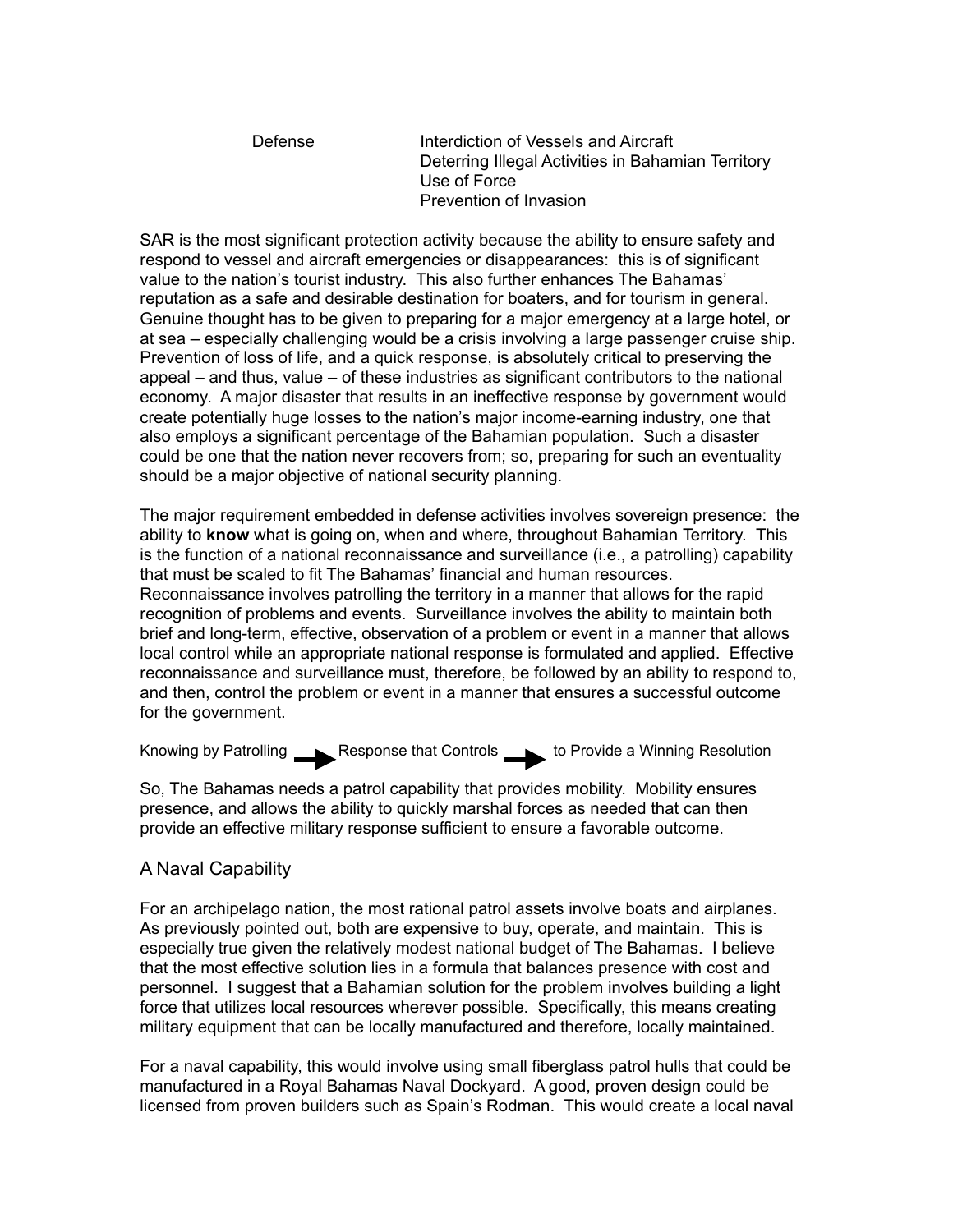construction capability that could also, in parallel, lead to a local cruiser-yacht construction and repair yard. Boats would have a five-man crew including a commander, chief engineer, assisting engineer/asst. gunner, helmsman-quartermaster, and boatswain/gunner. A 40-50 foot hull with water-jet propulsion should be seaworthy enough to handle blue water, fast enough for rescue or interdiction missions, and provide a shallow draft (4 ft or less) that would allow operations upon and across the banks.

Patrol boats would be formed into five-unit squadrons. Patrols would involve three-days out, plus one preparatory day prior to patrol and one maintenance/refit day post patrol (five days on, and three days off). This schedule would allow individual boat deployments to advance one day each succeeding week, permitting a rolling presence of multiple units underway within a patrol area, with at least two boats on patrol during any given day (and all five boats on others). Including shore staff for maintenance, supply, base security and operations, such a squadron would have 50 personnel. Eight such squadrons could be created. These would be located in Matthew Town, Duncan Town, the Acklins, Cat Island, South Andros, the Berry Islands, Abaco, and in Freeport. The Freeport unit could also make period deployments to Cay Sal Bank, to conduct sovereignty presence patrols.

The Navy's current corvette-class ships are especially needed for blue water capability into the Atlantic, for long-term patrols or picket duty in the Old Bahamas Channel, and for SAR response involving larger ships - especially cruise ships. The existing Nassauclass vessels are of sufficient size to take on large numbers of survivors, and to serve as an at-sea command and control platform for marine disasters. The ships' fire-fighting capabilities should be enhanced to perform this duty. The addition of an ATF-class seagoing tug to the fleet may be considered; one especially configured for fire-fighting, and for at-sea salvage and towing of large, disabled ships. These ships are critical given that The Bahamas sovereign responsibilities extend well into the Atlantic.

# **An Air Capability**

In the interest of performing daily national reconnaissance in a manner that ensures rapid identification of problems and events, an effective maritime patrol capability must include an air component. I would suggest that a high-wing, float-equipped aircraft with a good loitering ability that affords the crew excellent visibility. This performance could be obtained with a Cessna-type 182-class airplane. Three-airplane flights would be needed, with two aircraft flying on any given day. Key patrol bases would be in Matthew Town, Duncan Town, and Mars Bay, giving overlapping patrol coverage to the nation's south and southwest frontier: this is the primary entry route for illegal immigration, fishing activity, and smuggling. For SAR and Atlantic surveillance, flights could also be stationed on San Salvador, Eleuthera, and in the Abacos.

For interdiction of smuggling aircraft, and for close air support, The Bahamas could look at a proven aircraft, such as the Embraer Tucano. Two three-plane intercept flights could be established, one each at Matthew Town and Mars Bay, to provide a rapid interdiction capability that covers the most likely entry routes into national airspace, and to support interdiction of go-fast boats.

For disaster response, movement of personnel and supplies, and repatriation of illegal immigrants, the air component could also include several twin-engine cargo aircraft.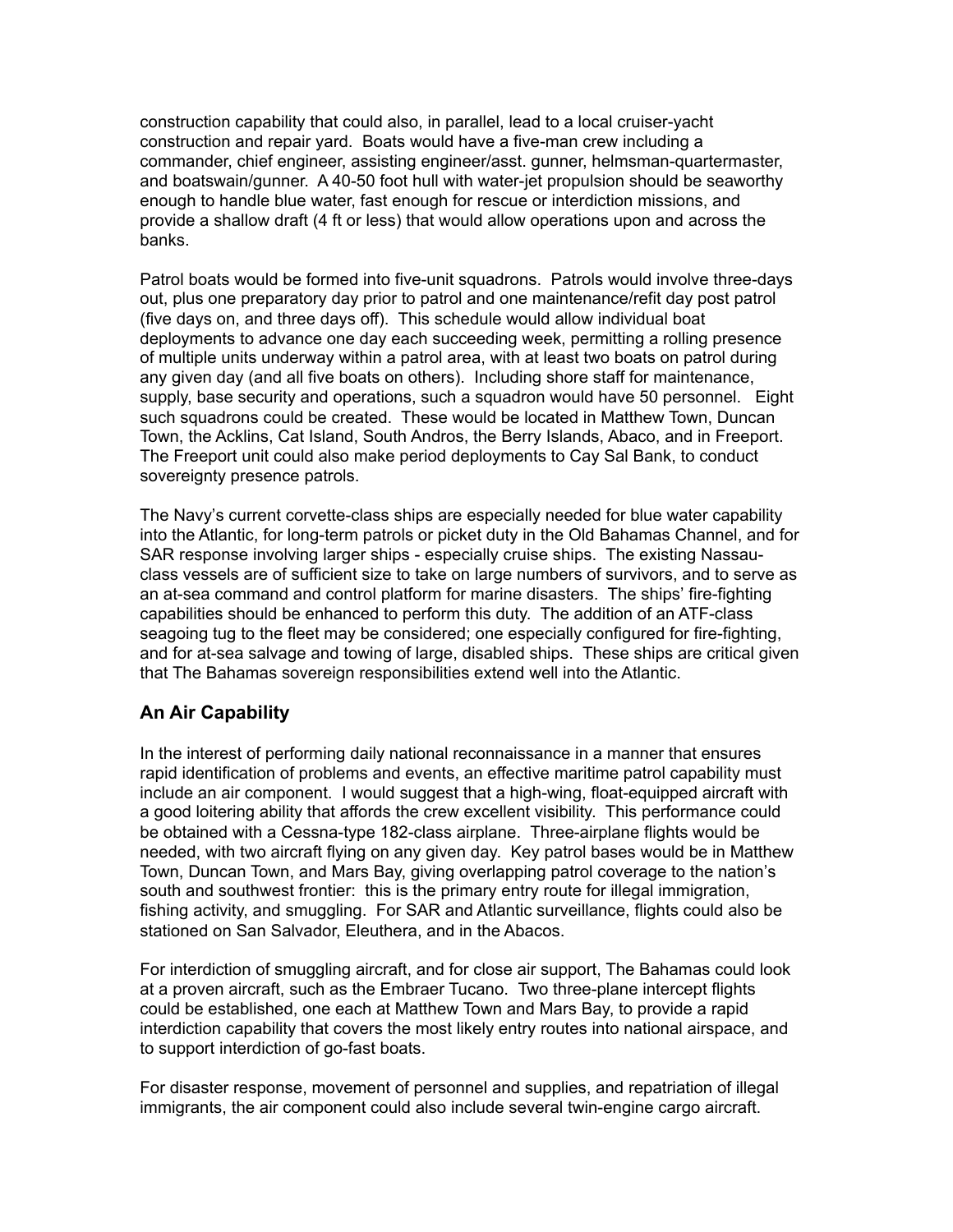# A Ground Capability

The Bahamas territory includes at least seven hundred islands: most are remote and infrequently visited. Un-patrolled territory such as this provides fertile ground for establishment and operation of illegal fishing base camps, smuggling operations and caches, and for squatting and illegal appropriation of territory. Such operations are often well-concealed and difficult to find. The only solution to this is an ability to conduct constant, routine patrols that provide a sovereign presence, create an ability to capture and apprehend illegal aliens and criminal activities, and to provide a visible manifestation of sovereign control throughout The Bahamas.

A marine infantry force modeled on the Royal Marines would be an ideal model. Units would be scaled to fit the nation's resources, and would be ideally equipped for longrange, long-period, patrolling. Basic infantry units would be built around a 5-man squad, with three squads in a platoon. Platoons would be grouped into 50-man companies that would include a company commander, deputy commander, senior NCO, administration specialist, and supply specialist. Three companies would be supported at a base-level by a 180-man squadron, including a 30-man support company. This allows the battalion to deploy one company in the field, have one company in training in a pre-deployment status, and the third company in a post-deployment stand-down status. Deploying companies would field patrols at both squad and platoon levels. Patrolling could include insertion by patrol boat, as an integrated mobility capability using seagoing kayaks, or by truck on the larger islands. To be effective, units must be infantry, and remain primarily "in the bush" and on foot patrol. This provides stealth and ensures that out-of-the-way, off-road areas get inspected.

Three squadrons – two in the southern islands, and one in the central Bahamas, would be sufficient for ensuring that the country's more remote regions are afforded a routine presence. An elite, SBS-style, squadron could also be formed for high-risk or high-value operations involving raids, terrorists, or apprehension of heavily arms gangs. Such a squadron could have ten teams, each with ten personnel, supported by a fifty-man headquarters and training unit.

## A National Defense Structure

So, the above recommendations yield the following organization:

| <b>National Defense Staff</b><br>Appr 100 Personnel | Command & Control / Operations<br><b>Integrated National Communications</b><br><b>Audit and Contracting</b><br>Joint and External Training Programs |                                                      |
|-----------------------------------------------------|-----------------------------------------------------------------------------------------------------------------------------------------------------|------------------------------------------------------|
| Naval<br>Appr. Personnel: 700                       | Eight Squadrons (5 PBs each)<br>2 Corvettes<br>Sea Going Tug                                                                                        | 40 patrol boats<br>2<br>1                            |
| Air<br>Appr. Personnel: 200                         | Six Patrol Flights (3 planes each)<br>Two Intercept Flights (3 ea.)<br>Cargo Aircraft for national mobility                                         | 18 light aircraft<br>6 Tucanos<br>2 utility aircraft |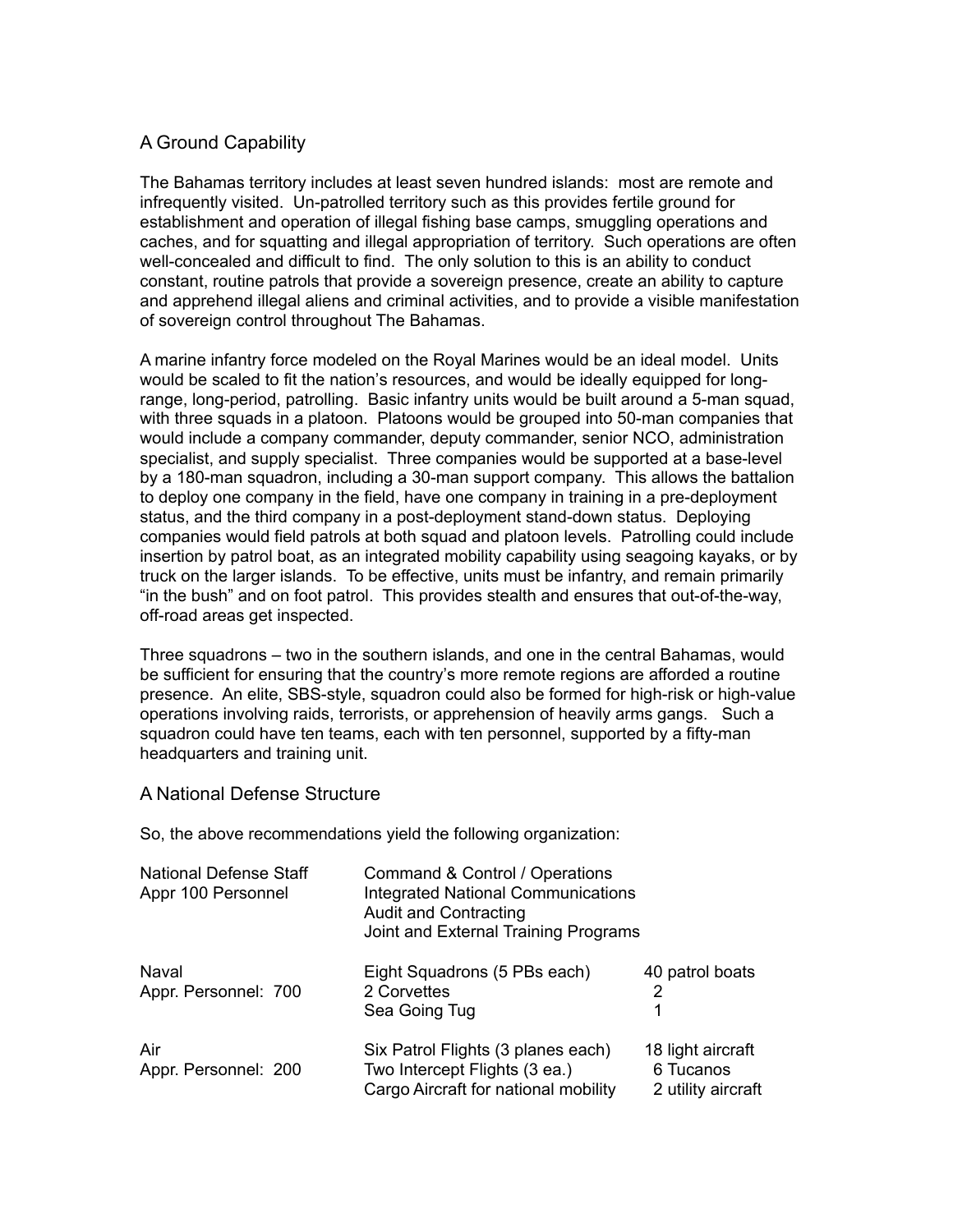Ground 3 Infantry Squadrons (180 men each) Appr. Personnel: 800 1 SBS Squadron (150 men) Training, Supply, and Ordnance Units

This structure would yield a thorough presence throughout Bahamian territory sufficient to deter most illegal activities. The law of certainty would prevail in that law breakers would realize that their likelihood of detection, apprehension, and punishment is high; therefore, there is too much risk involved in illegally entering or operating in The Bahamas.

There are other benefits as well. A military presence is required primarily in the Family Islands, and even more specifically, in the southern half of the archipelago. This fortunately moves people, money, and investment into exactly the right part of the national territory that would well benefit from it. It also promotes a better and comforting SAR capability, and thus encourages tourism – especially recreational cruising – into and throughout the southern Bahamas.

If aircraft kits are assembled – and boats are constructed – in The Bahamas, this promotes new industrial activity that has direct commercial applications and spin-offs.

### Making it all Work

To man an increased military, the government should consider promoting the benefits of national service for all young men and women after graduation from high school. Most successful countries have a national service program, and it is an ideal forum for building patriotism and a vested interest in one's country. National service also prevents the creation of a large, standing force, which would be unaffordable for The Bahamas. National service also provides an effective screening tool for finding suitable career candidates for military service. This process helps create a leadership where all start out with the same introductory service experience: officers who know what it is like to be the most junior personnel. In the US military, officers with prior-enlisted military service usually make exemplary leaders who have exceptional compassion and empathy for the experience of entry-level service.

A national service program could also include non military dimensions, such as the creation of a national engineering corps. The Royal Bahamian Engineers could take on public-good projects such as construction or remediation of remote buildings, facilities, roads, and ports; surveying projects; and new base construction. The corps could have disaster response and reconstruction as a key responsibility. Such experience would create knowledgeable employees ideal for the nation's growing construction industry.

Other national corps could include an ambulance service that trains emergency medical technicians (EMTs), and duty with the RBPF and other law enforcement agencies. To be effective, such national service should last for at least eighteen months; and ideally, for two years. Payment during national service would involve a small stipend (maybe \$200/month), but would include educational vouchers for COB-bound veterans, or continuation of the stipend for two years while veterans enter the work force and begin their adult lives.

This paper promotes the idea of national sovereignty through the creation of a realistic sovereign presence throughout the territory of The Bahamas. Much of this capability